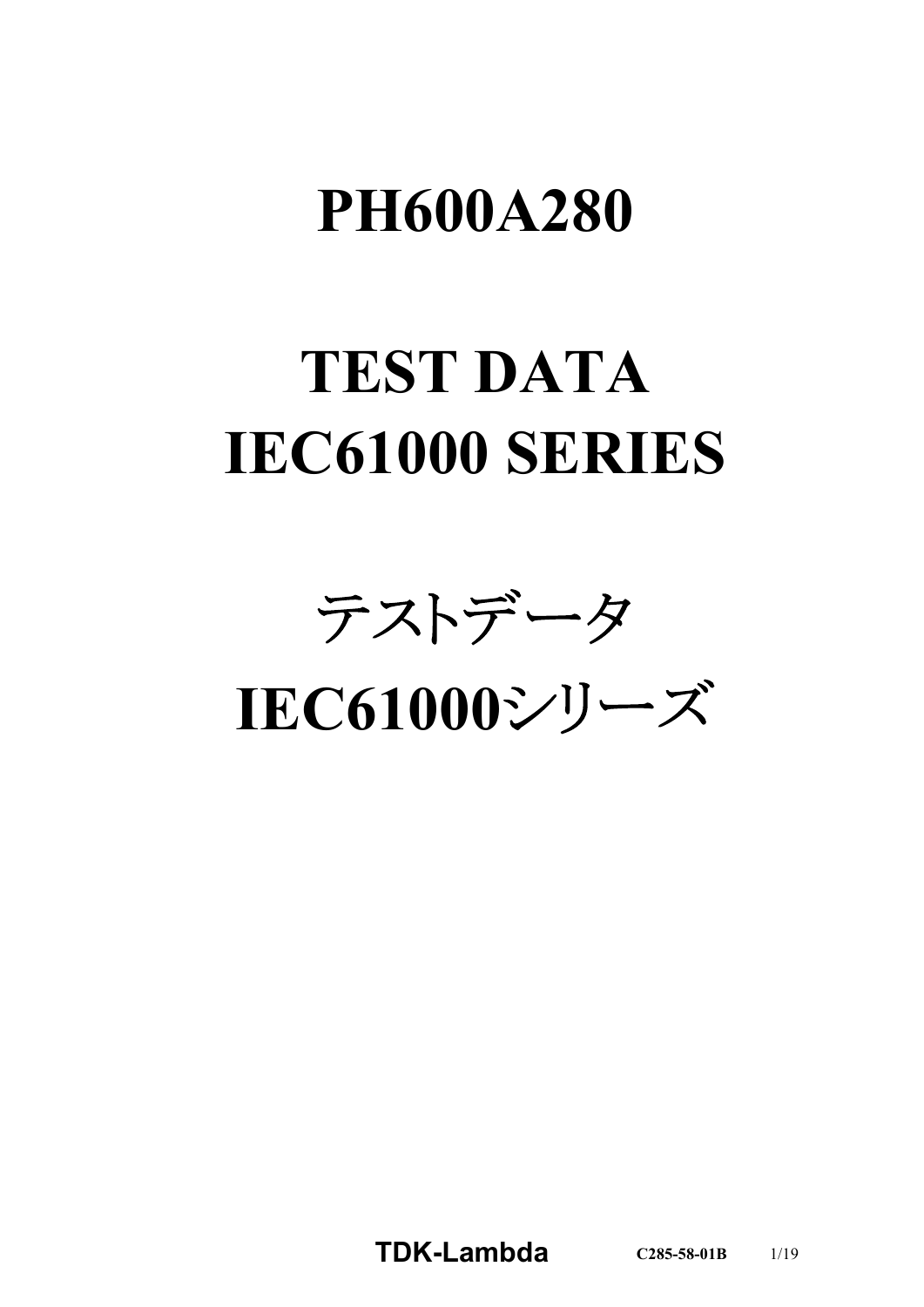#### *RWS 50B-600B Series* **PH600A280**

### **INDEX**

|    |                                                                                      | <b>PAGE</b>   |
|----|--------------------------------------------------------------------------------------|---------------|
|    | 1. イミュニティ試験結果サマリ ………………………………………………………                                               | $\mathcal{R}$ |
|    | Summary of Immunity Test Results                                                     |               |
|    | 2. 静電気放電イミュニティ試験 …………………………………………………………… 4                                           |               |
|    | Electrostatic Discharge Immunity Test (IEC61000-4-2)                                 |               |
| 3. | 放射性無線周波数電磁界イミュニティ試験 ………………………………………………                                               | -6            |
|    | Radiated Radio-Frequency Electromagnetic Field Immunity Test (IEC61000-4-3)          |               |
|    | 4. 電気的ファーストトランジェントバーストイミュニティ試験 …………………………………                                         | $\mathcal{R}$ |
|    | Electrical Fast Transient / Burst Immunity Test (IEC61000-4-4)                       |               |
|    | 5. サージイミュニティ試験 ……………………………………………………………                                               | 12            |
|    | Surge Immunity Test (IEC61000-4-5)                                                   |               |
| 6. | 伝導性無線周波数電磁界イミュニティ試験 ………………………………………………                                               | 14            |
|    | Conducted Disturbances Induced by Radio-Frequency Field Immunity Test (IEC61000-4-6) |               |
| 7. | 電力周波数磁界イミュニティ試験 ………………………………………………………                                                | 18            |
|    | Power Frequency Magnetic Field Immunity Test (IEC61000-4-8)                          |               |

使用記号 Terminology Used

| $+V$ in | $\cdots$ + 入力端子        | $+$ Input terminal                 |
|---------|------------------------|------------------------------------|
| -Vin    | ……… 入力端子               | - Input terminal                   |
| CNT     | ・・・・・・・ ON/OFFコントロール端子 | <b>ON/OFF Control terminal</b>     |
| $+V$    | ・・・・・・ + 出力端子          | $+$ Output terminal                |
| $+$ S   | ・・・・・・ + リモートセンシング端子   | + Remote sensing terminal          |
| -V      | ……… 出力端子               | - Output terminal                  |
| -S      | ・・・・・・ - リモートセンシング端子   | - Remote sensing terminal          |
| TRM     | ・・・・・・ 出力電圧外部可変用端子     | Output voltage adjustment terminal |
| FG      | ・・・・・・・ フレームグラウンド      | Frame GND                          |
| $\pm$   | ・・・・・・ 接地              | Earth                              |

※ 当社標準測定条件における結果であり、参考値としてお考え願います。

Test results are reference data based on our standard measurement condition.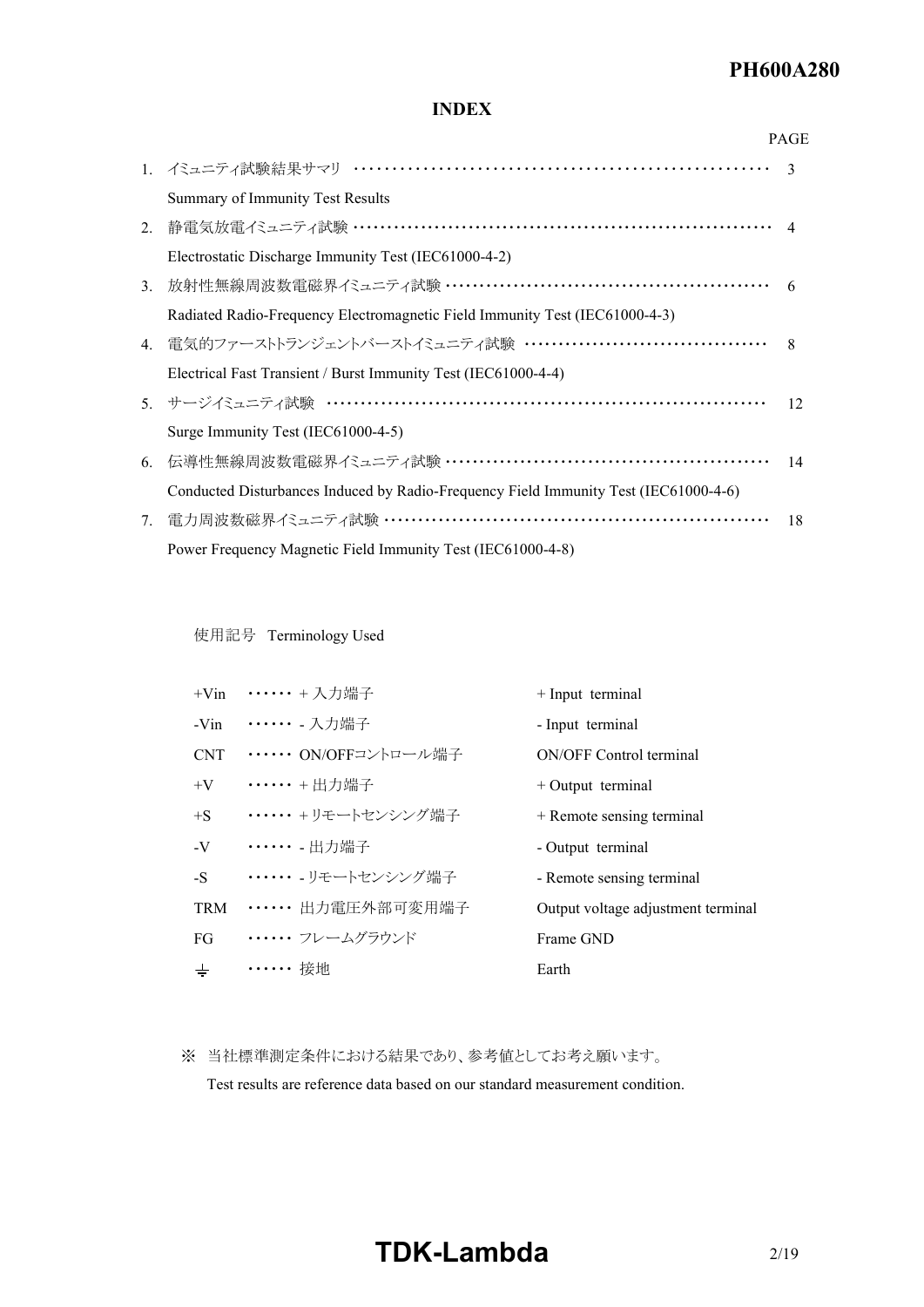## **1.** イミュニティ試験結果サマリ **Summary of Immunity Test Results**

### **MODEL : PH600A280**

| 項目<br>Item                                                                                       | 規格<br>Standard | 試験レベル<br><b>Test Level</b>                                         | 判定基準<br>Criterion<br>Level | 結果<br>Result |
|--------------------------------------------------------------------------------------------------|----------------|--------------------------------------------------------------------|----------------------------|--------------|
| 静電気放電イミュニティ試験<br>Electrostatic Discharge Immunity Test                                           | IEC61000-4-2   | Contact Discharge : 8kV<br>Air Discharge: 8kV                      | <sub>B</sub>               | <b>PASS</b>  |
| 放射性無線周波数電磁界イミュニティ試験<br>Radiated, Radio-Frequency,<br>Electromagnetic Field Immunity Test         | IEC61000-4-3   | $10V/m (80-1000MHz)$<br>$3V/m (1.4-2.0GHz)$<br>$1V/m (2.0-2.7GHz)$ | $\mathsf{A}$               | <b>PASS</b>  |
| 電気的ファーストトランジェント<br>バーストイミュニティ試験<br>Electrical Fast Transient / Burst Immunity Test               | IEC61000-4-4   | Input Port: 4kV<br>Output Port: 4kV<br>Signal Port: 1kV            | <sub>B</sub>               | <b>PASS</b>  |
| サージイミュニティ試験<br><b>Surge Immunity Test</b>                                                        | IEC61000-4-5   | Normal Mode: 2kV<br>Common Mode: 4kV                               | $\overline{B}$             | <b>PASS</b>  |
| 伝導性無線周波数電磁界イミュニティ試験<br>Conducted Disturbances, Induced by<br>Radio-Frequency Field Immunity Test | IEC61000-4-6   | 10V (150kHz-80MHz)                                                 | $\overline{A}$             | <b>PASS</b>  |
| 電力周波数磁界イミュニティ試験<br>Power Frequency Magnetic Field Immunity Test                                  | IEC61000-4-8   | 30A/m (50H, 60Hz)                                                  | A                          | <b>PASS</b>  |

試験条件の詳細は、各テストページを参照してください。 Refer to the test condition section for further details.

### 判定基準A

Criterion Level A

- 1. 試験中、5%を超える出力電圧の変動のない事
- The regulation of output voltage must not exceed 5% of initial value during test.
- 2. 試験後の出力電圧は初期値から変動していない事
	- The output voltage must be within the regulation of specification after the test.
- 3. 発煙・発火のない事 Smoke and fire are not allowed.

### 判定基準B

### Criterion Level B

- 1. 入力再投入を必要とする一時的な機能低下のない事
	- Must not have temporary function degradation that requires input restart.
- 2. 試験後の出力電圧は初期値から変動していない事
	- The output voltage must be within the regulation of specification after the test.
- 3. 発煙・発火のない事 Smoke and fire are not allowed.

# **TDK-Lambda** 3/19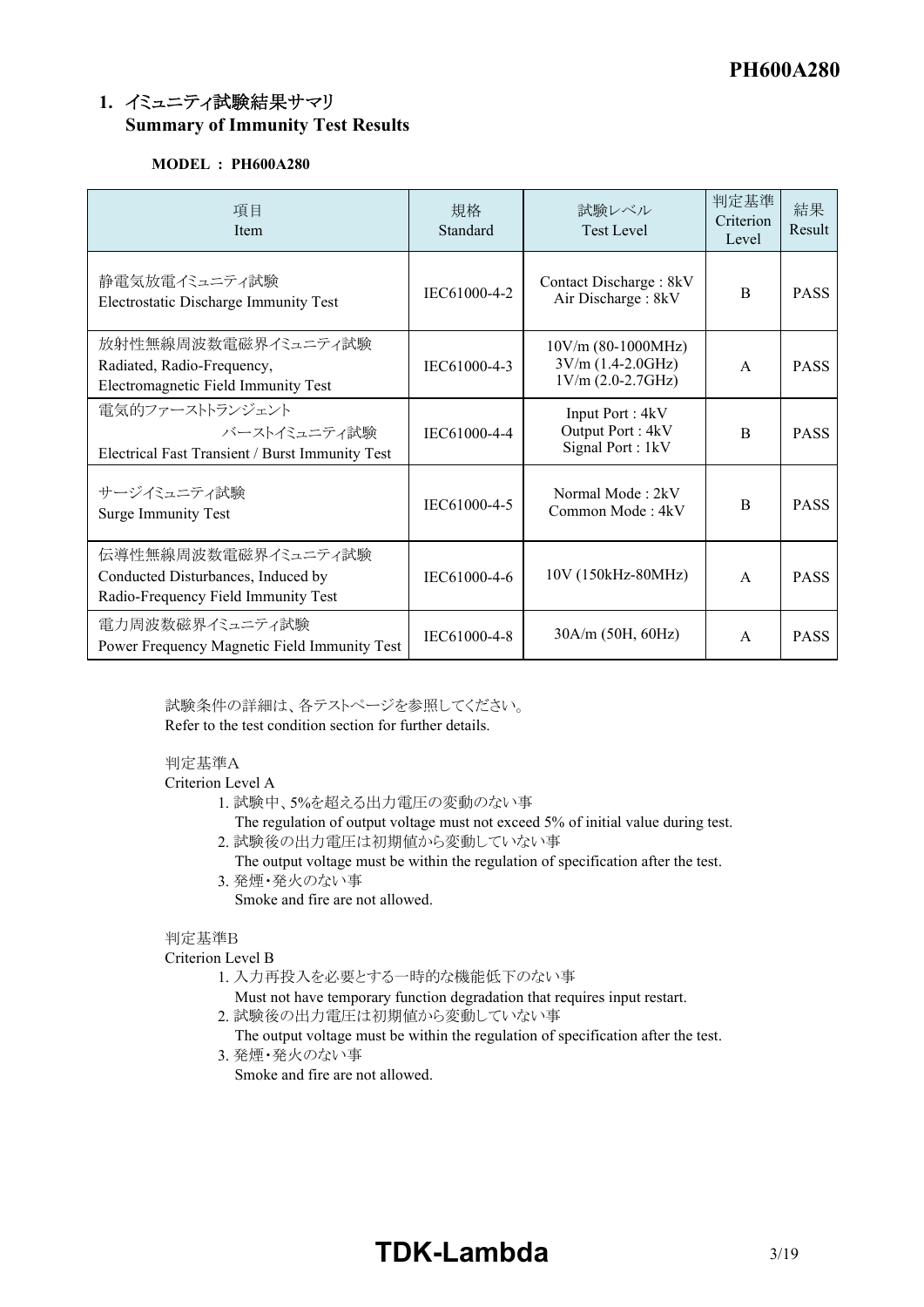## **2.** 静電気放電イミュニティ試験

### **Electrostatic Discharge Immunity Test (IEC61000-4-2)**

#### **MODEL : PH600A280**

### **(1)** 使用計測器 **Equipment Used**

静電気試験器 ESS-S3011 (Noise Laboratory) Electro Static Discharge Simulator  *放電抵抗* $$\qquad \qquad$  : 330Ω$ Discharge Resistance 静電容量 : 150pF Capacity

**(2)** 供試体台数 **The Number of D.U.T. (Device Under Test)** PH600A280-24 : 1台 (unit)

#### **(3)** 試験条件 **Test Conditions**

- 入力電圧  $: 280VDC$ Input Voltage
- 出力電流 : 0%、100% **Output Current** • 試験回数 : 10回
- Number of tests 10 times
- ベースプレート温度 : 25℃ Base-Plate Temperature

| • 出力電圧                 | : 定格<br>Rated |
|------------------------|---------------|
| Output Voltage<br>• 極性 | $: +,-$       |
| Polarity               |               |
| • 放電間隔                 | :>1秒          |
| Discharge Interval     | $>1$ second   |

### **(4)** 試験方法及び印加箇所 **Test Method and Device Test Point**

| : FG端子、ヒートシンク              |
|----------------------------|
| FG terminal, Heatsink      |
| : 入出力端子                    |
| Input and Output terminals |
|                            |

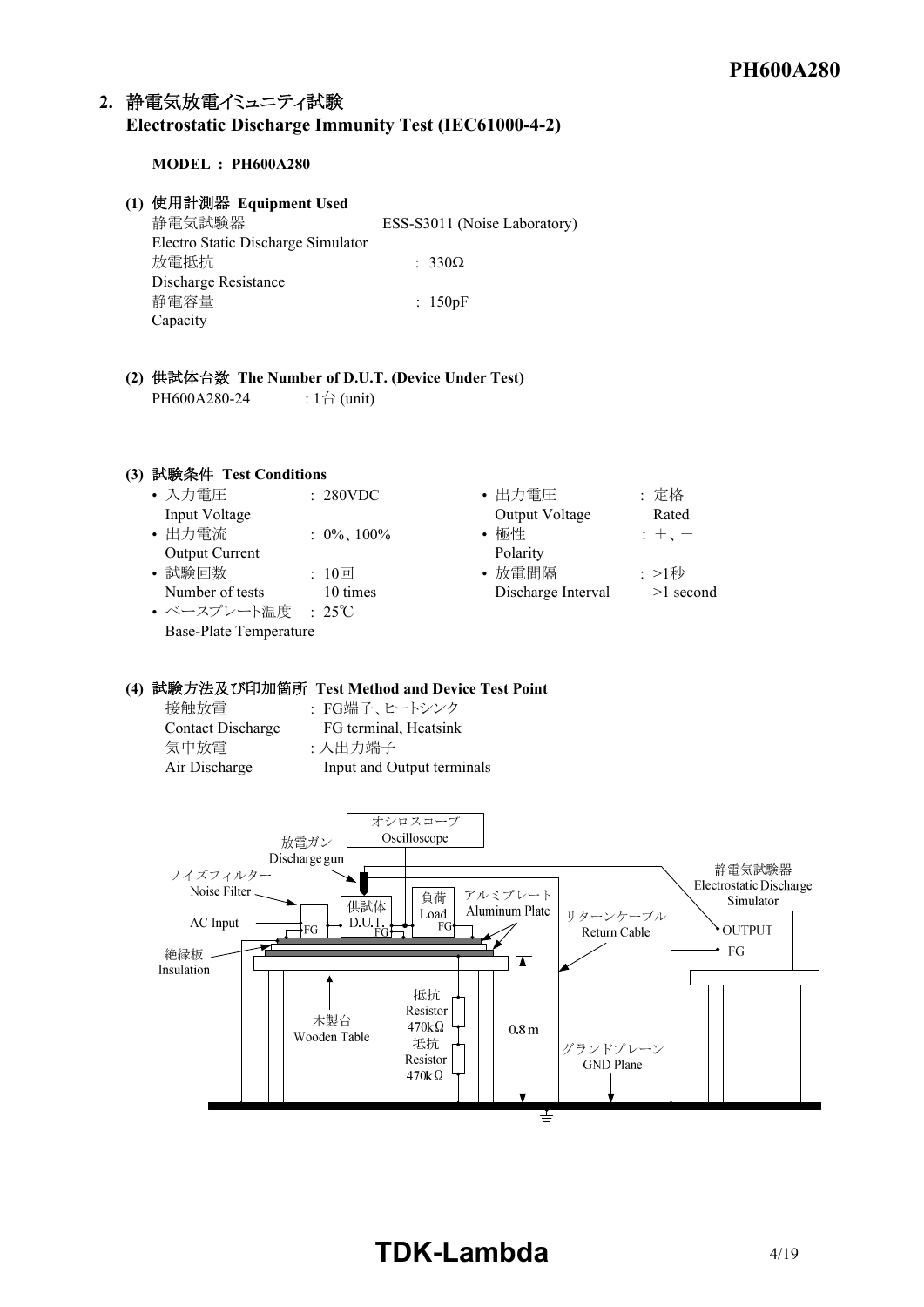

### **(6)** 判定条件 **Acceptable Conditions**

- 1.入力再投入を必要とする一時的な機能低下のない事 Must not have temporary function degradation that requires input restart. 2.試験後の出力電圧は初期値から変動していない事 The output voltage must be within the regulation of specification after the test. 3.発煙・発火のない事
- Smoke and fire are not allowed.

#### **(7)** 試験結果 **Test Result**

| Contact Discharge (kV) | PH600A280-24 |
|------------------------|--------------|
| 8 (Level 4)            | <b>PASS</b>  |

| Air Discharge (kV) | PH600A280-24 |
|--------------------|--------------|
| 8 (Level 3)        | <b>PASS</b>  |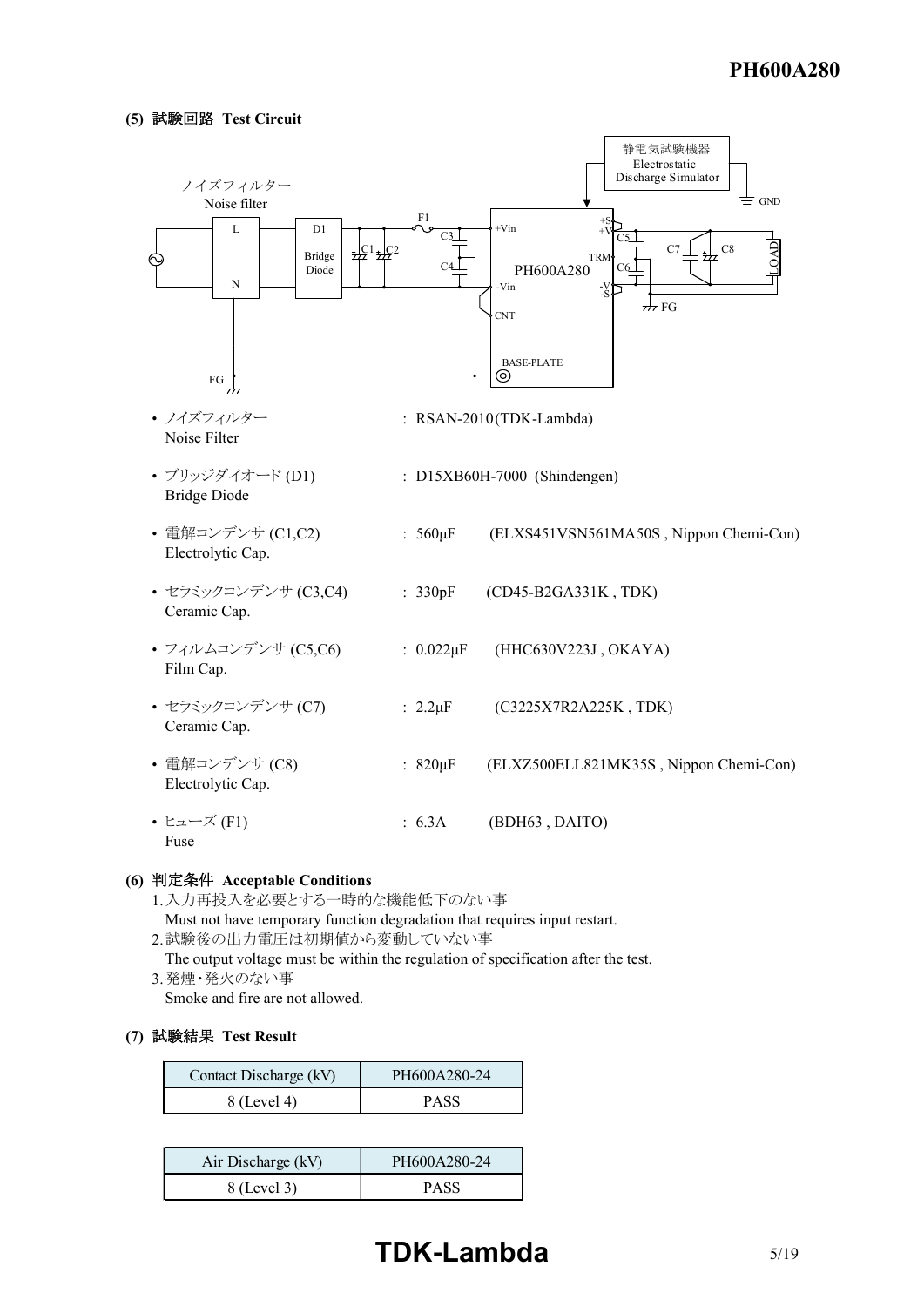### **3.** 放射性無線周波数電磁界イミュニティ試験 **Radiated Radio-Frequency Electromagnetic Field Immunity Test (IEC61000-4-3)**

### **MODEL : PH600A280**

### **(1)** 使用計測器 **Equipment Used**

| シグナルジェネレータ             | : $N5181A (Agilent)$    |
|------------------------|-------------------------|
| Signal Generator       |                         |
| パワーアンプシステム             | : BS5000(Toyo)          |
| Power Amplifier System |                         |
| 電界センサ                  | : $N1914A$ (Agilent)    |
| Electric Field Sensor  |                         |
| バイログアンテナ               | $: 3117$ (ETS-LINDGREN) |
| Bilog Antenna          | D-69250 (SCHWARZBECK)   |
|                        |                         |

### **(2)** 供試体台数 **The Number of D.U.T. (Device Under Test)** PH600A280-24 : 1台 (unit)

### **(3)** 試験条件 **Test Conditions**

| • 入力電圧                    | : 280VDC                                            | • 出力電圧                        | : 定格            |
|---------------------------|-----------------------------------------------------|-------------------------------|-----------------|
| Input Voltage             |                                                     | Output Voltage                | Rated           |
| • 出力電流                    | $: 0\%$ , 100%                                      | • 振幅変調                        | : $80\%$ , 1kHz |
| <b>Output Current</b>     |                                                     | Amplitude Modulated           |                 |
| • 偏波                      | : 水平、垂直                                             | • ベースプレート温度 : 25℃             |                 |
| Wave Angle                | Horizontal and Vertical                             | <b>Base-Plate Temperature</b> |                 |
|                           | • スイープ·コンディション: 1.0%ステップ、0.5秒保持                     | • 距離                          | : 3.0m          |
| Sweep Condition           | $1.0\%$ step up, 0.5 seconds hold                   | Distance                      |                 |
| • 試験方向                    | : 上下、左右、前後                                          |                               |                 |
| Test Angle                | Top/Bottom, Both Sides, Front/Back                  |                               |                 |
| • 電磁界周波数                  | : $80 - 1000$ MHz, $1.4 - 2.0$ GHz, $2.0 - 2.7$ GHz |                               |                 |
| Electromagnetic Frequency |                                                     |                               |                 |

### **(4)** 試験方法 **Test Method**



reduce floor reflections

# **TDK-Lambda** 6/19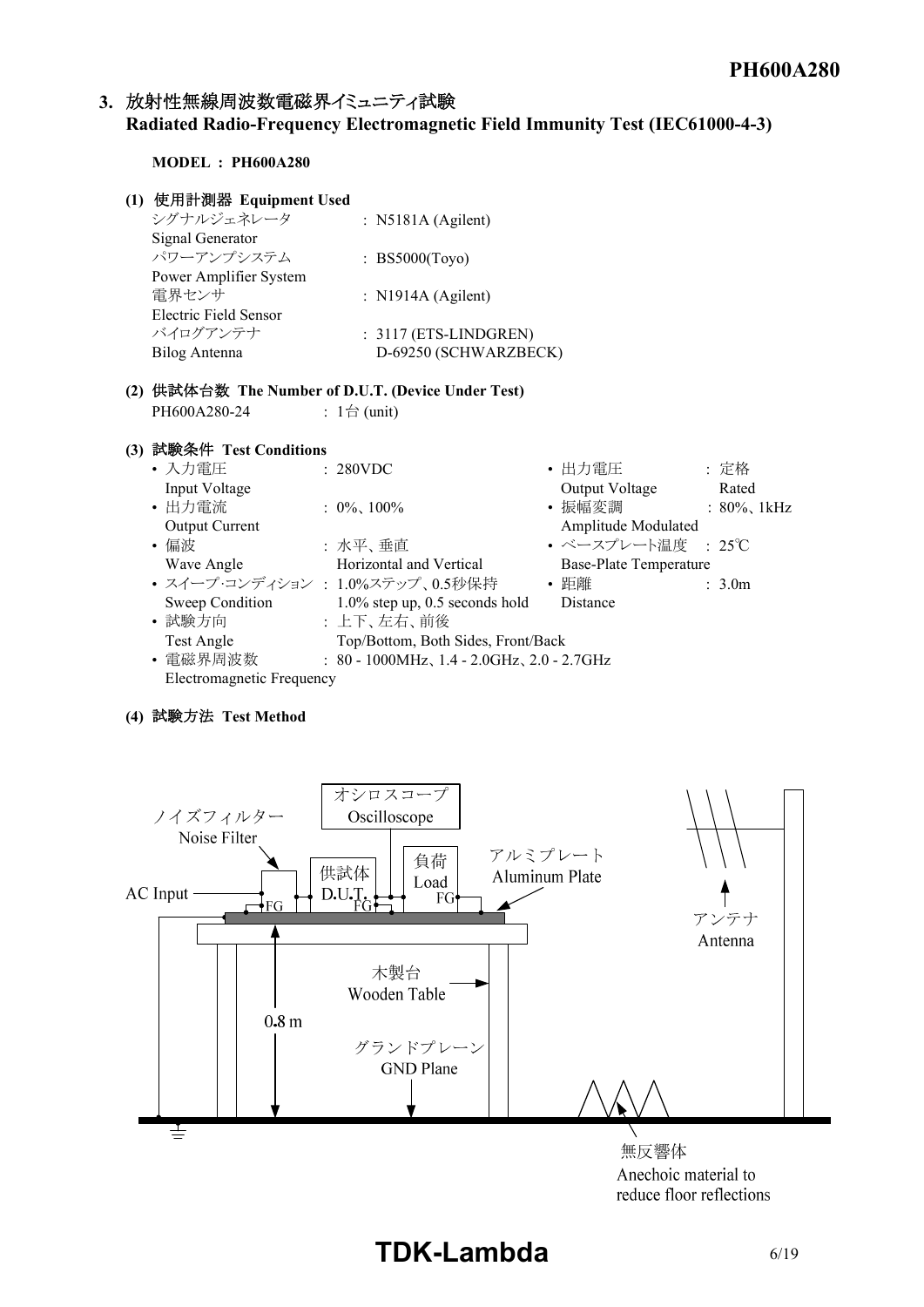

### **(6)** 判定条件 **Acceptable Conditions**

- 1.試験中、5%を超える出力電圧の変動のない事 The regulation of output voltage must not exceed 5% of initial value during test. 2.試験後の出力電圧は初期値から変動していない事
- The output voltage must be within the regulation of specification after the test. 3.発煙・発火のない事
- Smoke and fire are not allowed.

### **(7)** 試験結果 **Test Result**

| Electromagnetic Frequency | Radiation Field Strength (V/m) | PH600A280-24 |
|---------------------------|--------------------------------|--------------|
| $80 - 1000$ MHz           | $10$ (Level 3)                 | <b>PASS</b>  |
| $1.4 - 2.0$ GHz           | $3$ (Level 2)                  | <b>PASS</b>  |
| $2.0 - 2.7$ GHz           | $1$ (Level 1)                  | <b>PASS</b>  |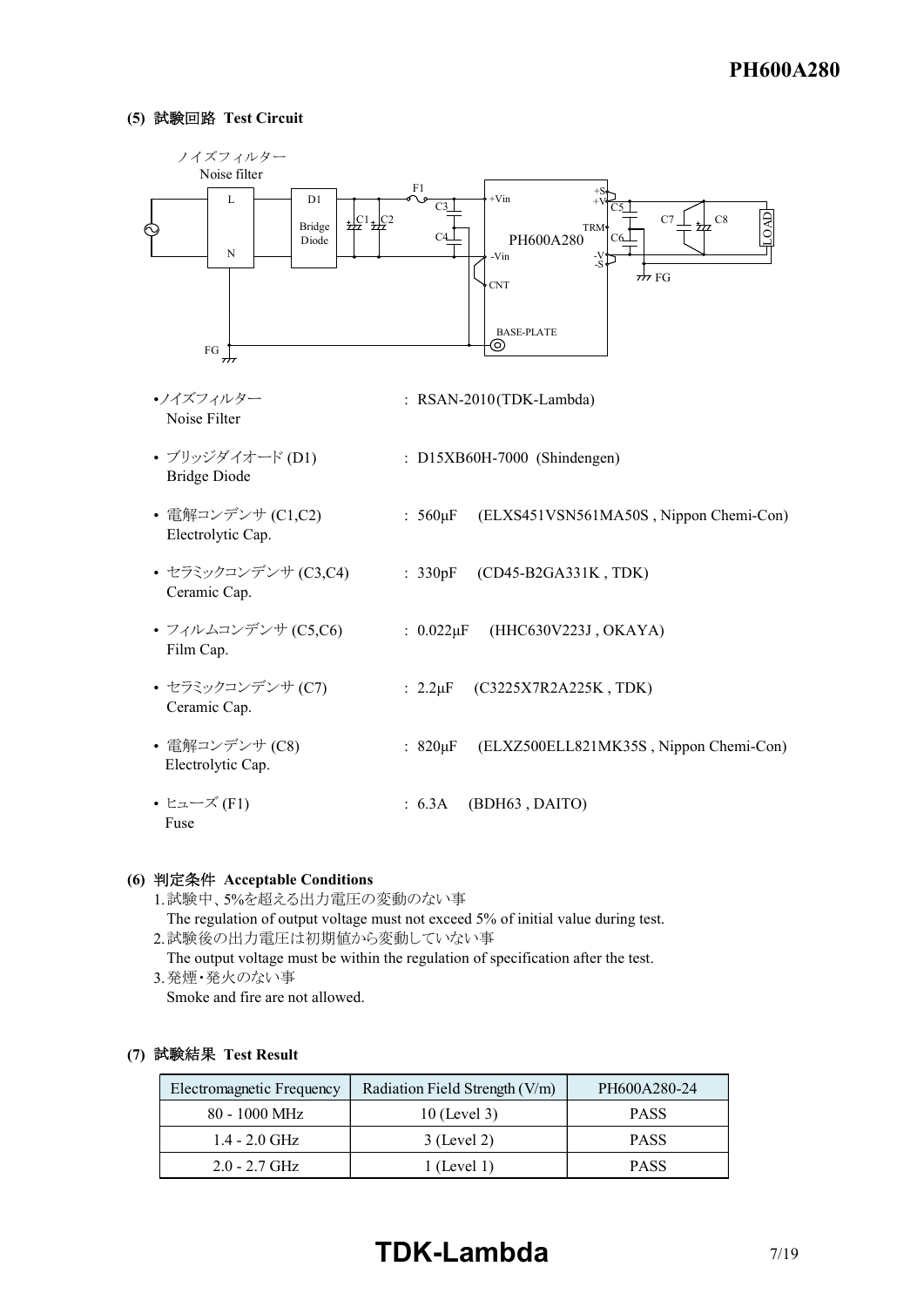## **4.** 電気的ファーストトランジェントバーストイミュニティ試験 **Electrical Fast Transient / Burst Immunity Test (IEC61000-4-4)**

#### **MODEL : PH600A280**

#### **(1)** 使用計測器 **Equipment Used**

| EFT/B発生器        | : FNS-AX3-B50B (Noise Laboratory) |
|-----------------|-----------------------------------|
| EFT/B Generator |                                   |
| カップリングクランプ      | $: 15-00001A$ (Noise Laboratory)  |
| Coupling Clamp  |                                   |

**(2)** 供試品台数 **The Number of D.U.T. (Device Under Test)** PH600A280-24 : 1台 (unit)

#### **(3)** 試験条件 **Test Conditions**

| • 入力電圧                | : 280VDC       | • 出力電圧                 | : 定格                |
|-----------------------|----------------|------------------------|---------------------|
| Input Voltage         |                | Output Voltage         | Rated               |
| • 出力電流                | $: 0\%$ , 100% | • 試験時間                 | : 1分間               |
| <b>Output Current</b> |                | <b>Test Time</b>       | 1 minute            |
| • 極性                  | $+$ , $-$      | • ベースプレート温度 : 25℃      |                     |
| Polarity              |                | Base-Plate Temperature |                     |
| • 試験回数                | $: 1 \square$  | • パルス周波数               | : 5kHz              |
| Number of Test        | 1 time         | Pulse Frequency        |                     |
| • バースト期間              | $: 15$ msec    | • パルス個数                | : 75 <sub>pcs</sub> |
| <b>Burst Time</b>     |                | Number of Pulse        |                     |
| • バースト周期              | $: 300$ msec   |                        |                     |
| Burst Cycle           |                |                        |                     |

### **(4)** 試験方法及び印加箇所 **Test Method and Device Test Point**

A. 入力ポート : L、N、FGに同時に印加 Input port : Apply to L, N and FG all the same time.



# **TDK-Lambda** 8/19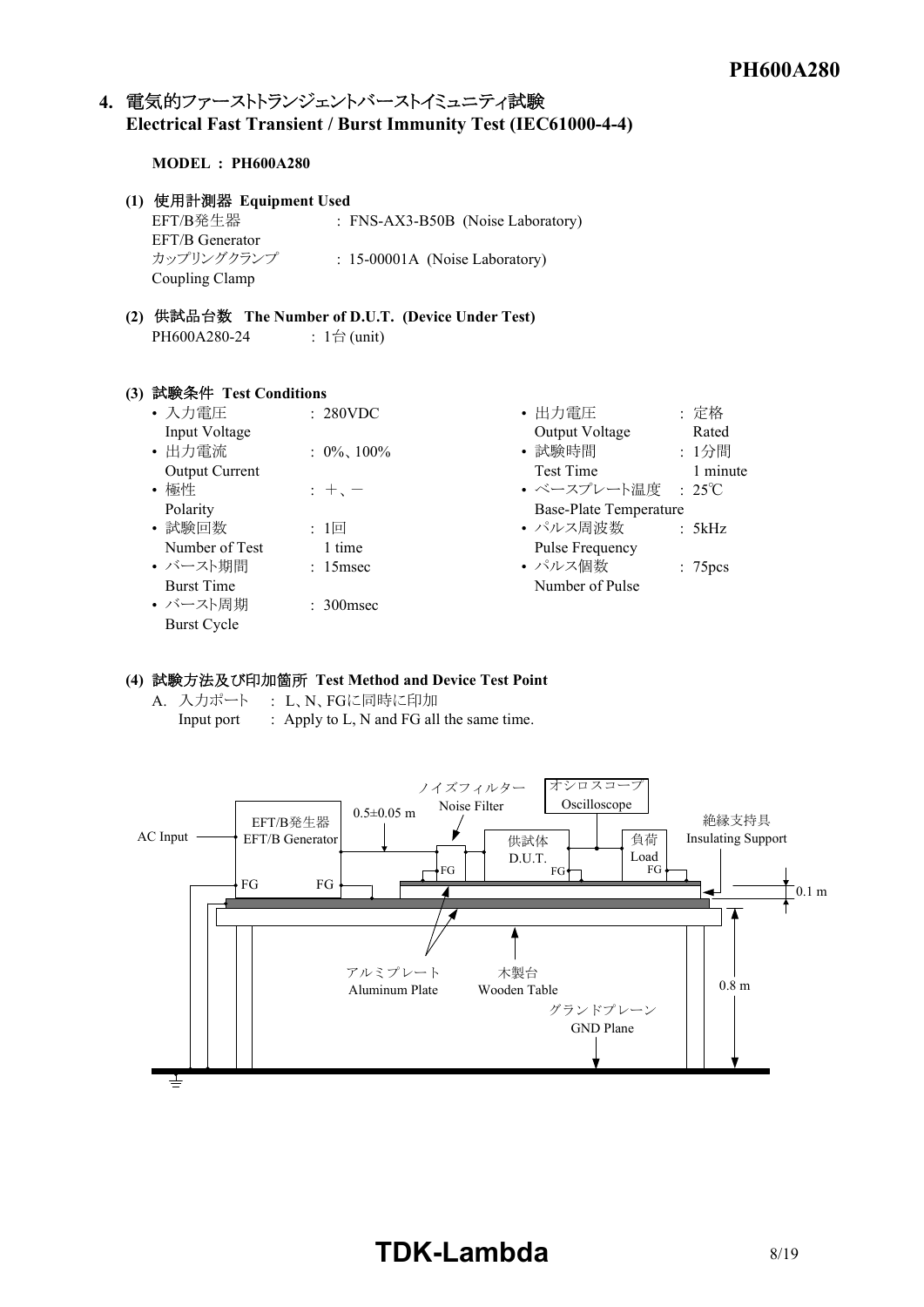B. 出力ポート : +V、-Vに同時に印加 Output port  $\therefore$  Apply to +V and -V at the same time.



C. 信号ポート : CNT、+S、-Sに同時に印加 Signal Port : Apply to CNT, +S and -S at the same time.



# **TDK-Lambda** 9/19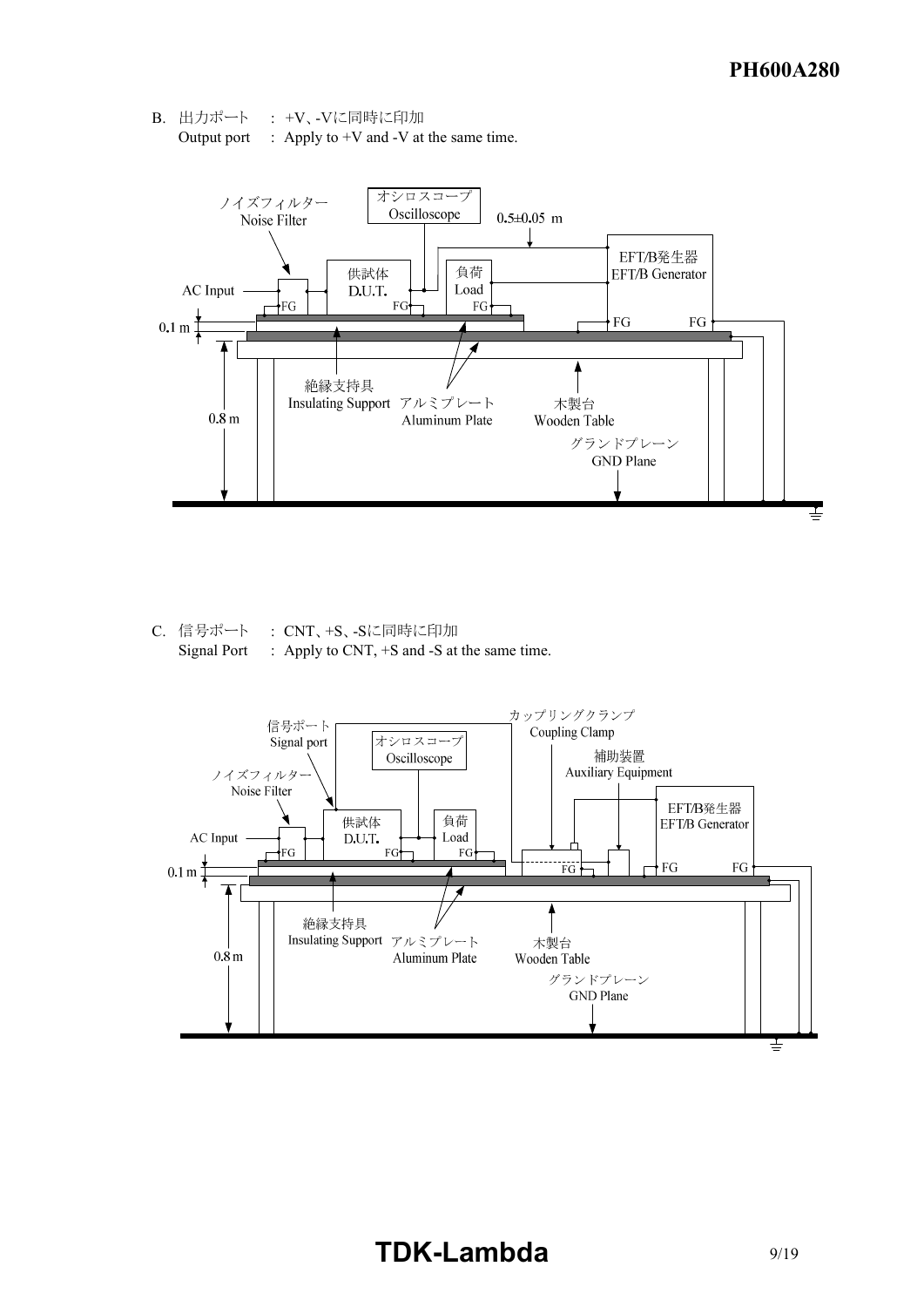

B. 出力ポート : +V、-Vに同時に印加 Output port  $\therefore$  Apply to +V and -V at the same time.



C. 信号ポート : CNT、+S、-Sに同時に印加 Signal Port : Apply to CNT,  $+$ S and -S at the same time.

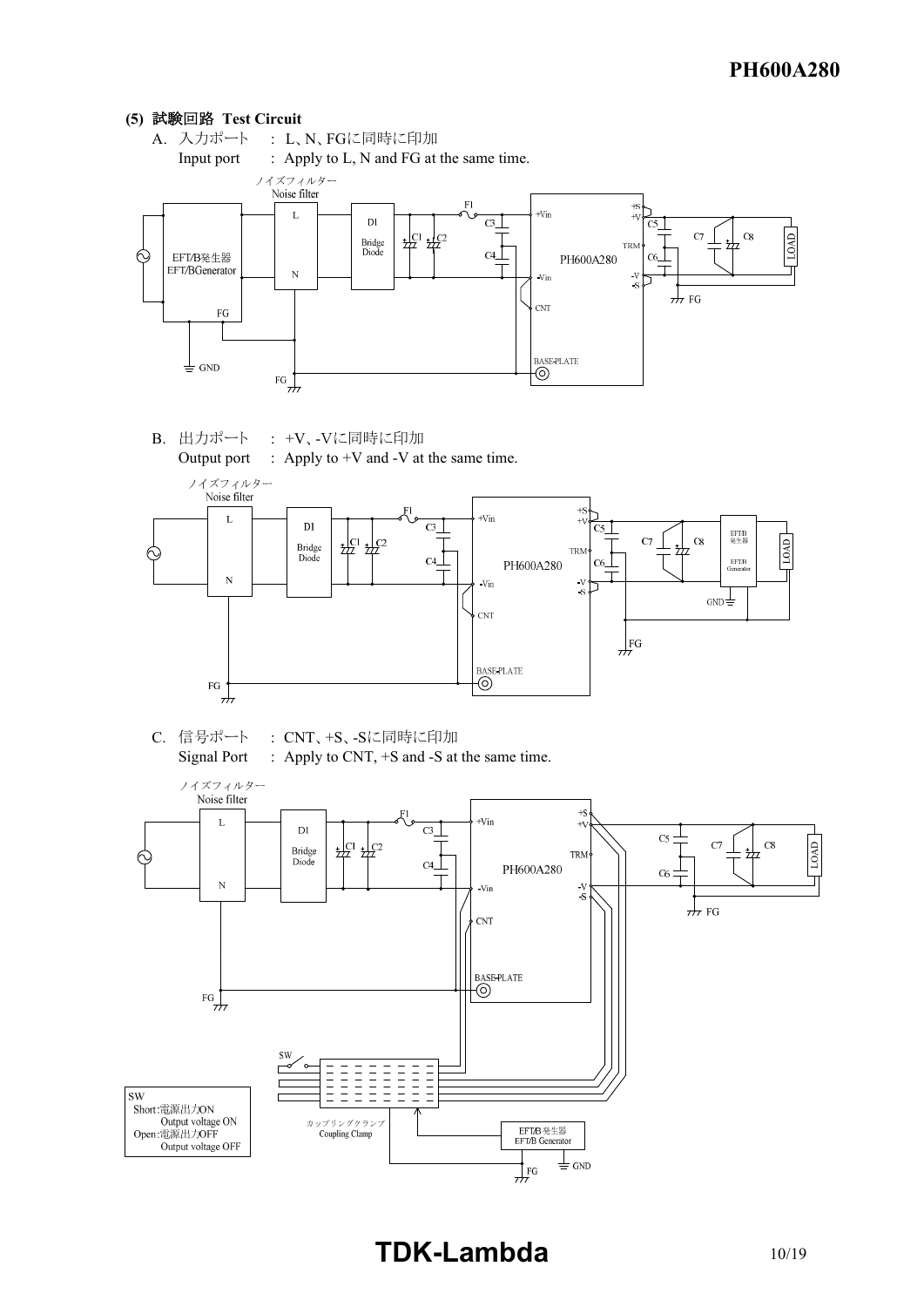| • ノイズフィルター<br>Noise Filter              | : RSAN-2010(TDK-Lambda)                                 |
|-----------------------------------------|---------------------------------------------------------|
| • ブリッジダイオード (D1)<br><b>Bridge Diode</b> | : D15XB60H-7000 (Shindengen)                            |
| • 電解コンデンサ (C1,C2)<br>Electrolytic Cap.  | : $560\mu$ F (ELXS451VSN561MA50S, Nippon Chemi-Con)     |
| • セラミックコンデンサ (C3,C4)<br>Ceramic Cap.    | : $330pF$ (CD45-B2GA331K, TDK)                          |
| • フィルムコンデンサ (C5,C6)<br>Film Cap.        | : $0.022 \mu$ F (HHC630V223J, OKAYA)                    |
| • セラミックコンデンサ (C7)<br>Ceramic Cap.       | : $2.2 \mu F$ (C3225X7R2A225K, TDK)                     |
| • 電解コンデンサ (C8)<br>Electrolytic Cap.     | : $820 \mu F$<br>(ELXZ500ELL821MK35S, Nippon Chemi-Con) |
| • ヒューズ (F1)<br>Fuse                     | $: 6.3A$ (BDH63, DAITO)                                 |

### **(6)** 判定条件 **Acceptable Conditions**

1.入力再投入を必要とする一時的な機能低下のない事 Must not have temporary function degradation that requires input restart.

2.試験後の出力電圧は初期値から変動していない事

The output voltage must be within the regulation of specification after the test.

3.発煙・発火のない事

Smoke and fire are not allowed.

### **(7)** 試験結果 **Test Result**

| <b>Test Port</b>           | Test Voltage (kV) | PH600A280-24 |  |  |  |
|----------------------------|-------------------|--------------|--|--|--|
| Input $(L, N, FG)$         | $4$ (Level 4)     | <b>PASS</b>  |  |  |  |
| Output $(+V, -V)$          | $4$ (Level 4)     | <b>PASS</b>  |  |  |  |
| Signal (CNT, $+S$ , $-S$ ) | $1$ (Level 3)     | <b>PASS</b>  |  |  |  |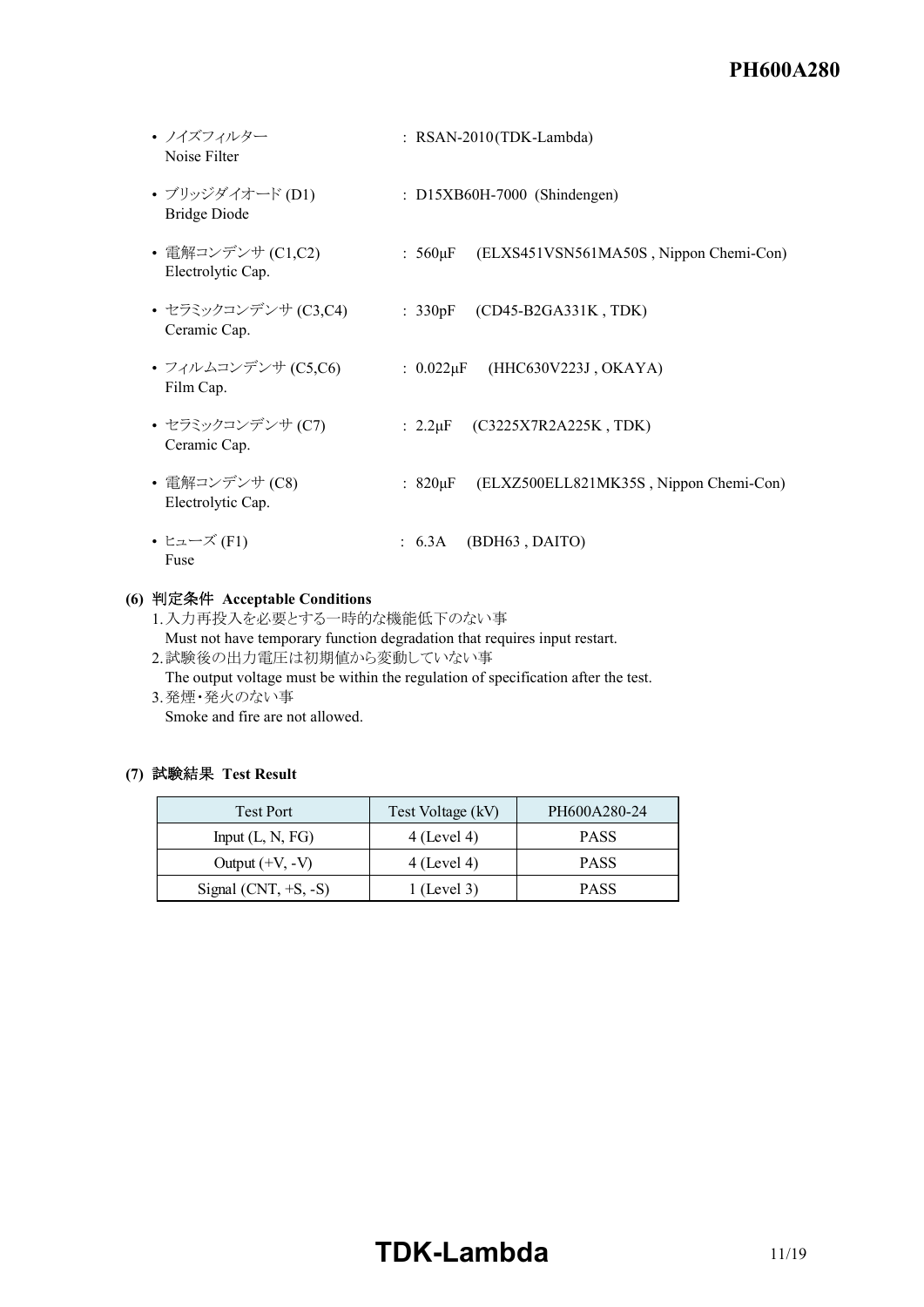### **5.** サージイミュニティ試験 **Surge Immunity Test (IEC61000-4-5)**

### **MODEL : PH600A280**

### **(1)** 使用計測器 **Equipment Used**

サージ試験器 : LSS-F03A1 (Noise Laboratory) Surge Generator 結合インピーダンス : コモン 12Ω 結合<br>Counling Imnedance Common 9 C Coupling Impedance Common  $/$  $\neg$ マル 2 $\Omega$ Normal

| ョ合コンデンサ                    | ・コモン      | $9\mu F$ |  |
|----------------------------|-----------|----------|--|
| oupling Capacitance Common |           |          |  |
|                            | ノーマル 18uF |          |  |
|                            | Normal    |          |  |

#### **(2)** 供試品台数 **The Number of D.U.T. (Device Under Test)** PH600A280-24 :  $1 \oplus$  (unit)

### **(3)** 試験条件 **Test Conditions**

| $\mu$ reserves to $\mu$ is the content only |                         |                               |                |
|---------------------------------------------|-------------------------|-------------------------------|----------------|
| • 入力電圧                                      | : 280VDC                | • 出力電圧                        | : 定格           |
| Input Voltage                               |                         | Output Voltage                | Rated          |
| • 出力電流                                      | $: 0\%$ , 100%          | • 試験回数                        | $: 5 \square$  |
| <b>Output Current</b>                       |                         | Number of Tests               | 5 times        |
| • 極性                                        | $\pm$ + $\pm$           | • モード                         | : コモン、ノーマル     |
| Polarity                                    |                         | Mode                          | Common, Normal |
| • 位相                                        | $: 0, 90, 180, 270$ deg | • ベースプレート温度 : 25℃             |                |
| Phase                                       |                         | <b>Base-Plate Temperature</b> |                |

### **(4)** 試験方法及び印加箇所 **Test Method and Device Test Point**

コモンモード (L-FG、N-FG) 及びノーマルモード (L-N) に印加 Apply to Common mode (L-FG, N-FG) and Normal mode (L-N).

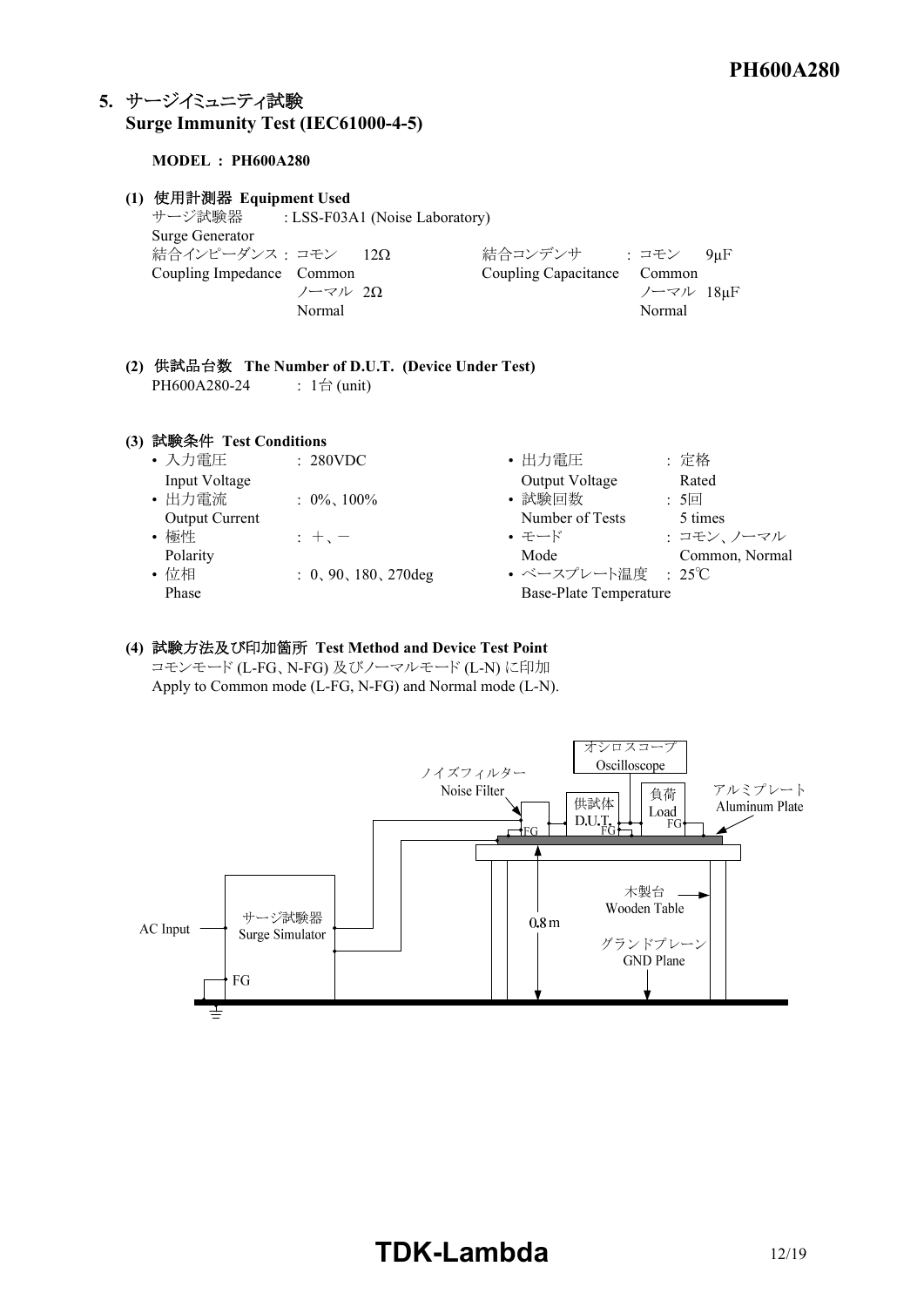

### **(6)** 判定条件 **Acceptable Conditions**

1.入力再投入を必要とする一時的な機能低下のない事 Must not have temporary function degradation that requires input restart. 2.試験後の出力電圧は初期値から変動していない事 The output voltage must be within the regulation of specification after the test. 3.発煙・発火のない事

Smoke and fire are not allowed.

### **(7)** 試験結果 **Test Result**

| <b>Test Mode</b> | Test Voltage (kV) | PH600A280-24 |
|------------------|-------------------|--------------|
| Common           | $4$ (Level 4)     | <b>PASS</b>  |
| Normal           | $2$ (Level 4)     | <b>PASS</b>  |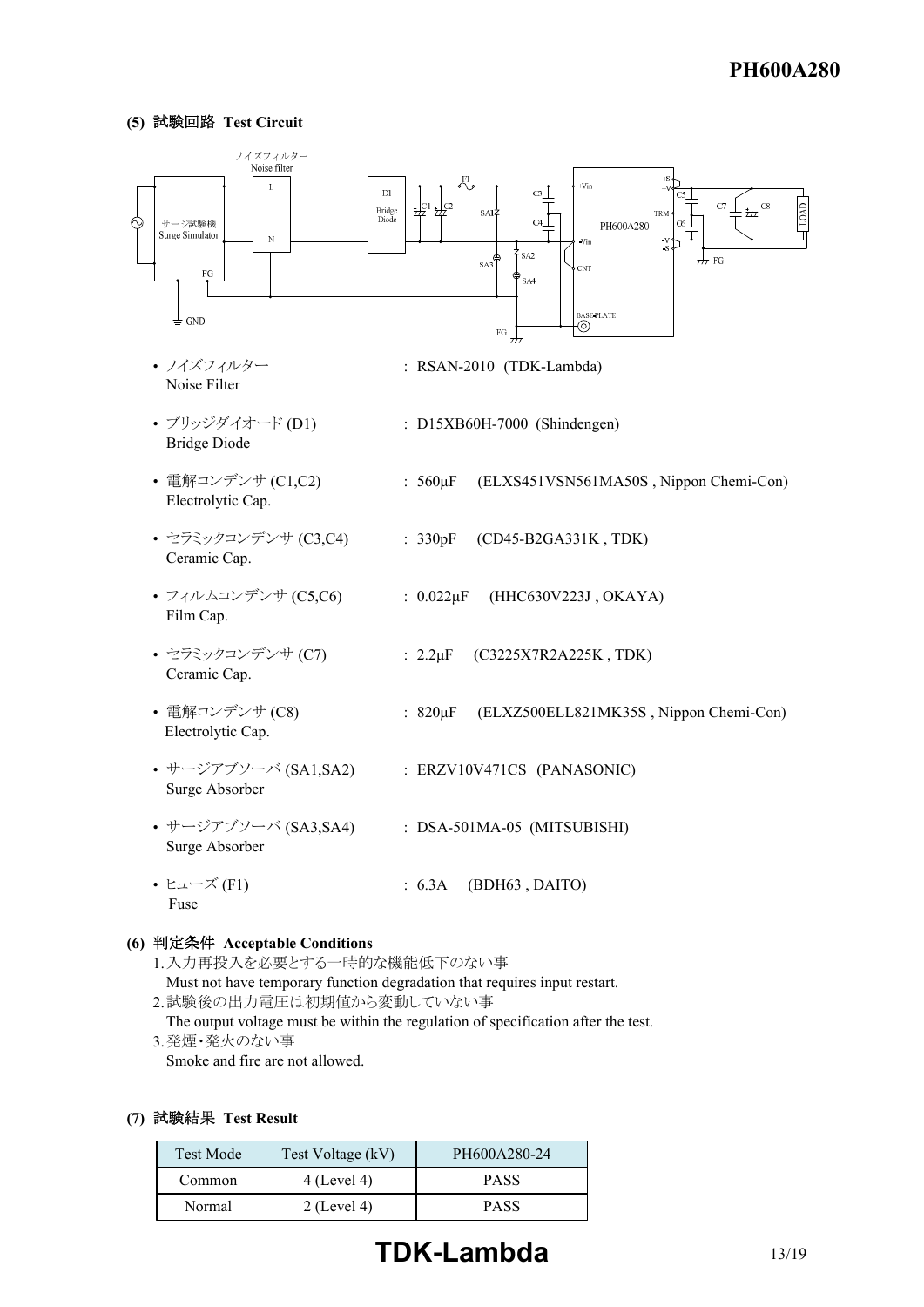### **6.** 伝導性無線周波数電磁界イミュニティ試験 **Conducted Disturbances Induced by Radio-Frequency Field Immunity Test (IEC61000-4-6)**

**MODEL : PH600A280**

### **(1)** 使用計測器 **Equipment Used**

| RF パワーアンプ                          | : BBA150 (Rohde & Schwarz) |
|------------------------------------|----------------------------|
| RF Power Amplifier                 |                            |
| シグナルジェネレータ                         | : N5181A (Agilent)         |
| Signal Generator                   |                            |
| 減衰器                                | : BS5000 (Toyo)            |
| Attenuator                         |                            |
| 結合/減結合ネットワーク                       | $:$ CDN M316 (Teseq)       |
| Coupling De-Coupling Network (CDN) |                            |
| EMクランプ                             | $: D-12623$ (Teseq)        |
| <b>EM</b> Clamp                    |                            |

### **(2)** 供試品台数 **The Number of D.U.T. (Device Under Test)** PH600A280-24 : 1台 (unit)

### **(3)** 試験条件 **Test Conditions** • 入力電圧 : 280VDC • 出力電圧 : 定格 Input Voltage Rated • 出力電流 : 0%、 100% • 電磁界周波数 : 150kHz - 80MHz Output Current Electromagnetic Frequency • ベースプレート温度<br>
+ 25℃ Base-Plate Temperature • スイープ·コンディション : 1.0%ステップ、0.5秒保持 Sweep Condition 1.0% step up, 0.5 seconds hold

### **(3)** 試験方法及び印加箇所 **Test Method and Device Test Point**

A. 入力ポート : L、N、FGに同時に印加 Input port : Apply to L, N and FG all the same time.



# **TDK-Lambda** 14/19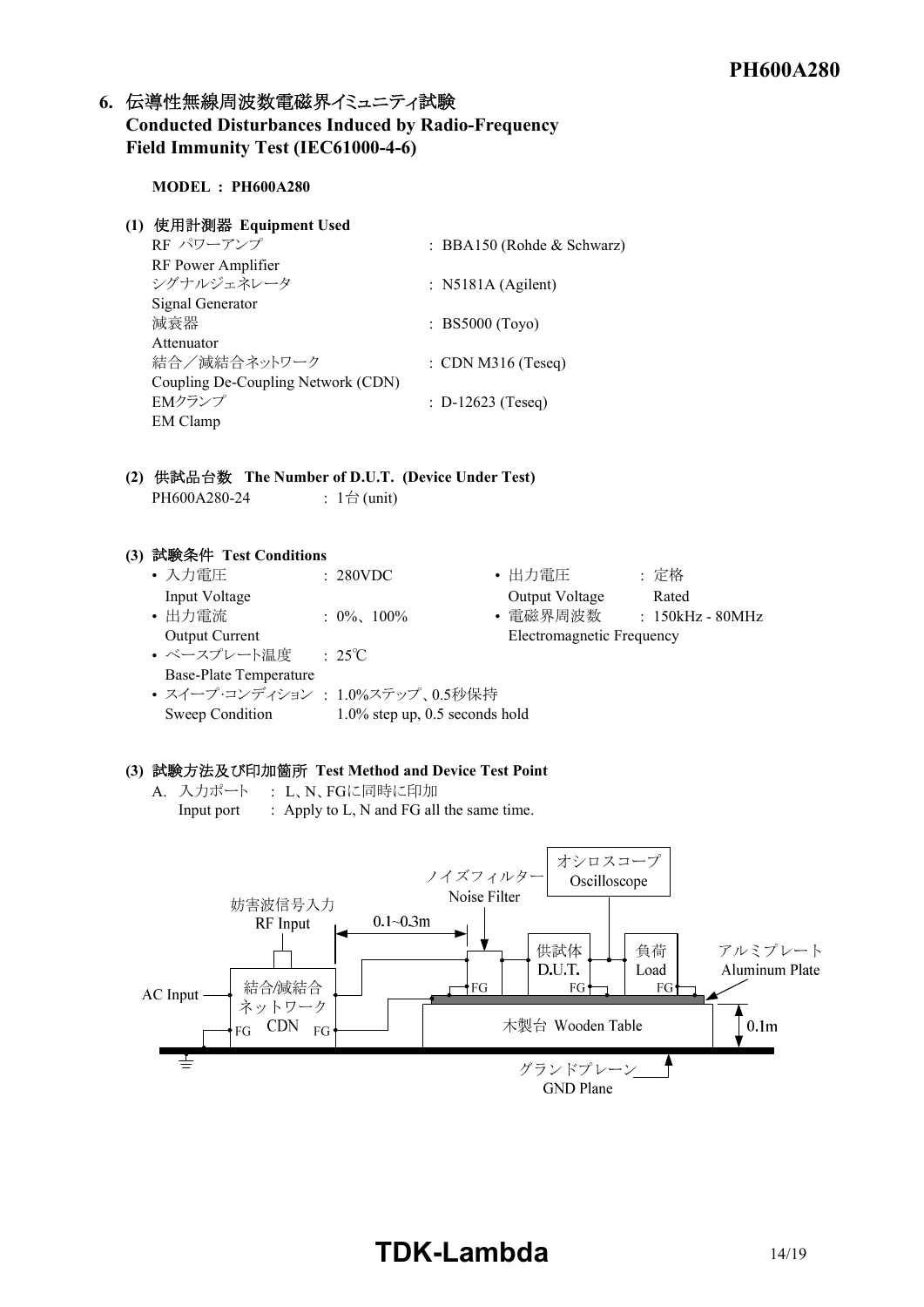



C. 信号ポート : CNT、+S、-Sに同時に印加 Signal Port : Apply to CNT,  $+$ S and -S at the same time.

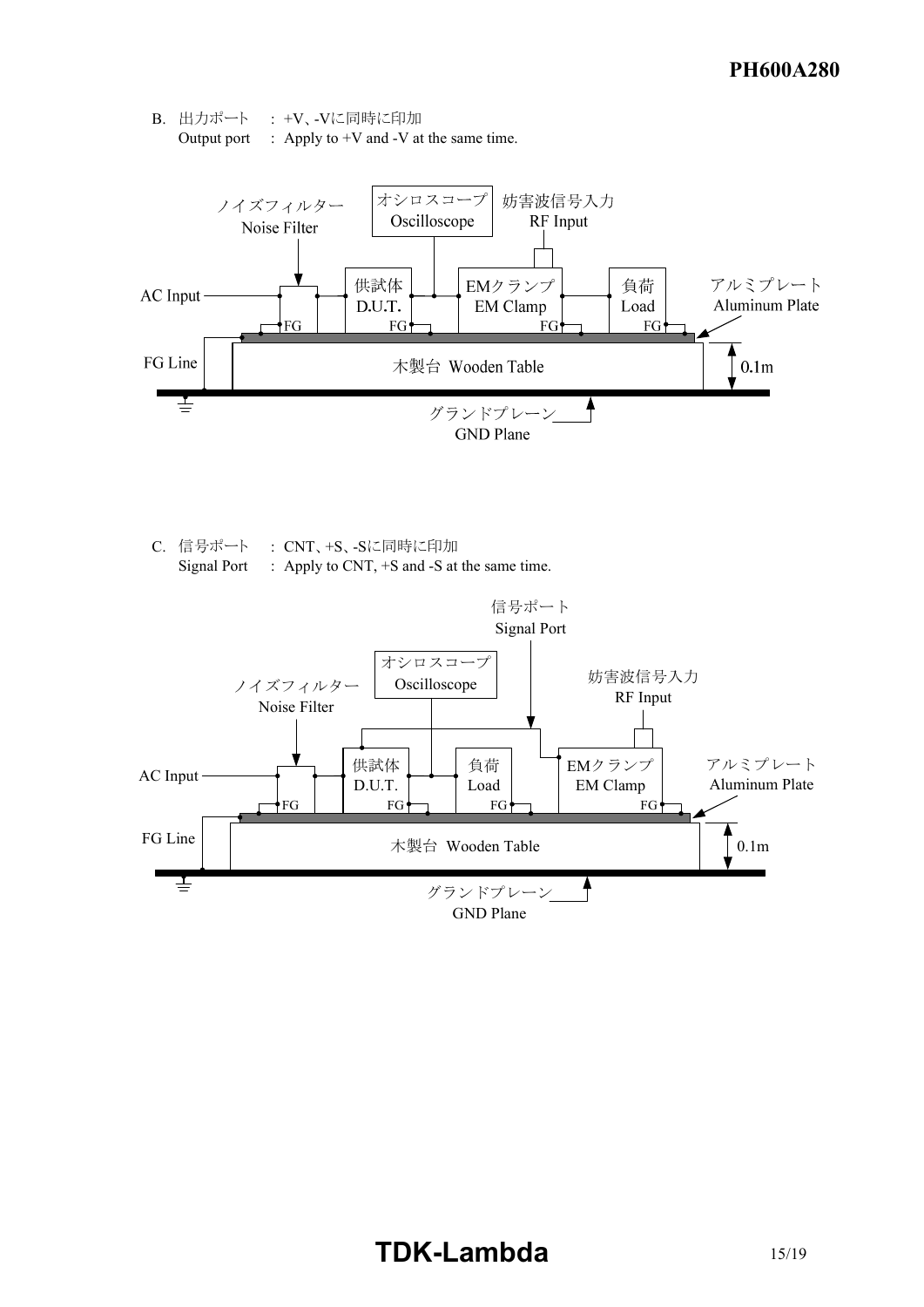

B. 出力ポート : +V、-Vに同時に印加 Output port : Apply to  $+V$  and  $-V$  at the same time.



C. 信号ポート : CNT、+S、-Sに同時に印加 Signal Port : Apply to CNT, +S and -S at the same time.

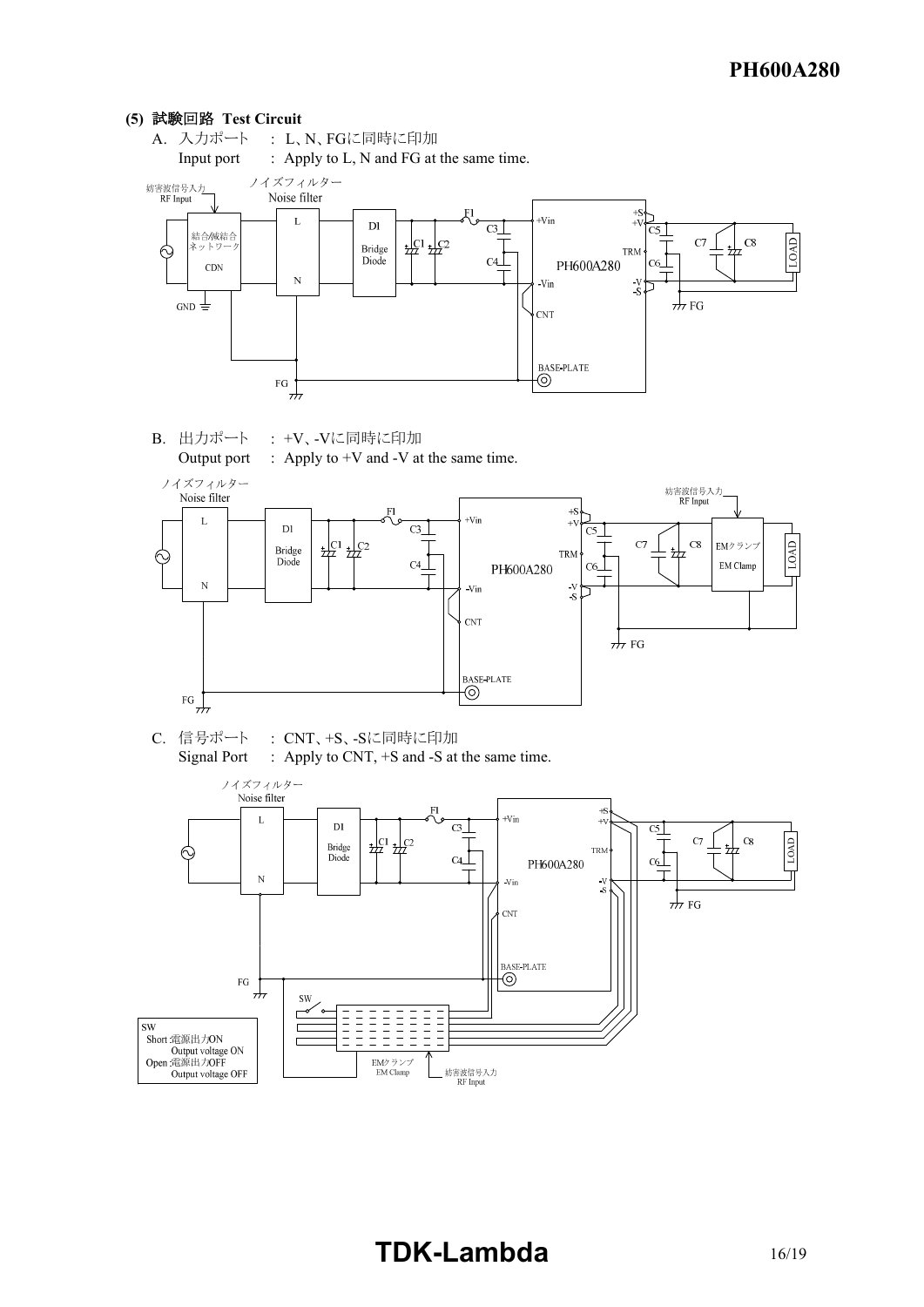# *RWS 50B-600B Series* **PH600A280**

| • ノイズフィルター<br>Noise Filter              | : RSAN-2010 (TDK-Lambda)                                |
|-----------------------------------------|---------------------------------------------------------|
| • ブリッジダイオード (D1)<br><b>Bridge Diode</b> | : D15XB60H-7000 (Shindengen)                            |
| • 電解コンデンサ (C1,C2)<br>Electrolytic Cap.  | : $560 \mu$ F (ELXS451VSN561MA50S, Nippon Chemi-Con)    |
| • セラミックコンデンサ (C3,C4)<br>Ceramic Cap.    | : $330pF$ (CD45-B2GA331K, TDK)                          |
| • フィルムコンデンサ (C5,C6)<br>Film Cap.        | : $0.022\mu F$<br>(HHC630V223J, OKAYA)                  |
| • セラミックコンデンサ (C7)<br>Ceramic Cap.       | : $2.2 \mu$ F (C3225X7R2A225K, TDK)                     |
| • 電解コンデンサ (C8)<br>Electrolytic Cap.     | : $820 \mu F$<br>(ELXZ500ELL821MK35S, Nippon Chemi-Con) |
| • ヒューズ (F1)<br>Fuse                     | $: 6.3A$ (BDH63, DAITO)                                 |

### **(6)** 判定条件 **Acceptable Conditions**

1.試験中、5%を超える出力電圧の変動のない事 The regulation of output voltage must not exceed 5% of initial value during test. 2.試験後の出力電圧は初期値から変動していない事

The output voltage must be within the regulation of specification after the test. 3.発煙・発火のない事

Smoke and fire are not allowed.

### **(7)** 試験結果 **Test Result**

| <b>Test Port</b>           | Test Voltage (V) | PH600A280-24 |
|----------------------------|------------------|--------------|
| Input $(L, N, FG)$         | $10$ (Level 3)   | <b>PASS</b>  |
| Output $(+V, -V)$          | $10$ (Level 3)   | <b>PASS</b>  |
| Signal (CNT, $+S$ , $-S$ ) | $10$ (Level 3)   | <b>PASS</b>  |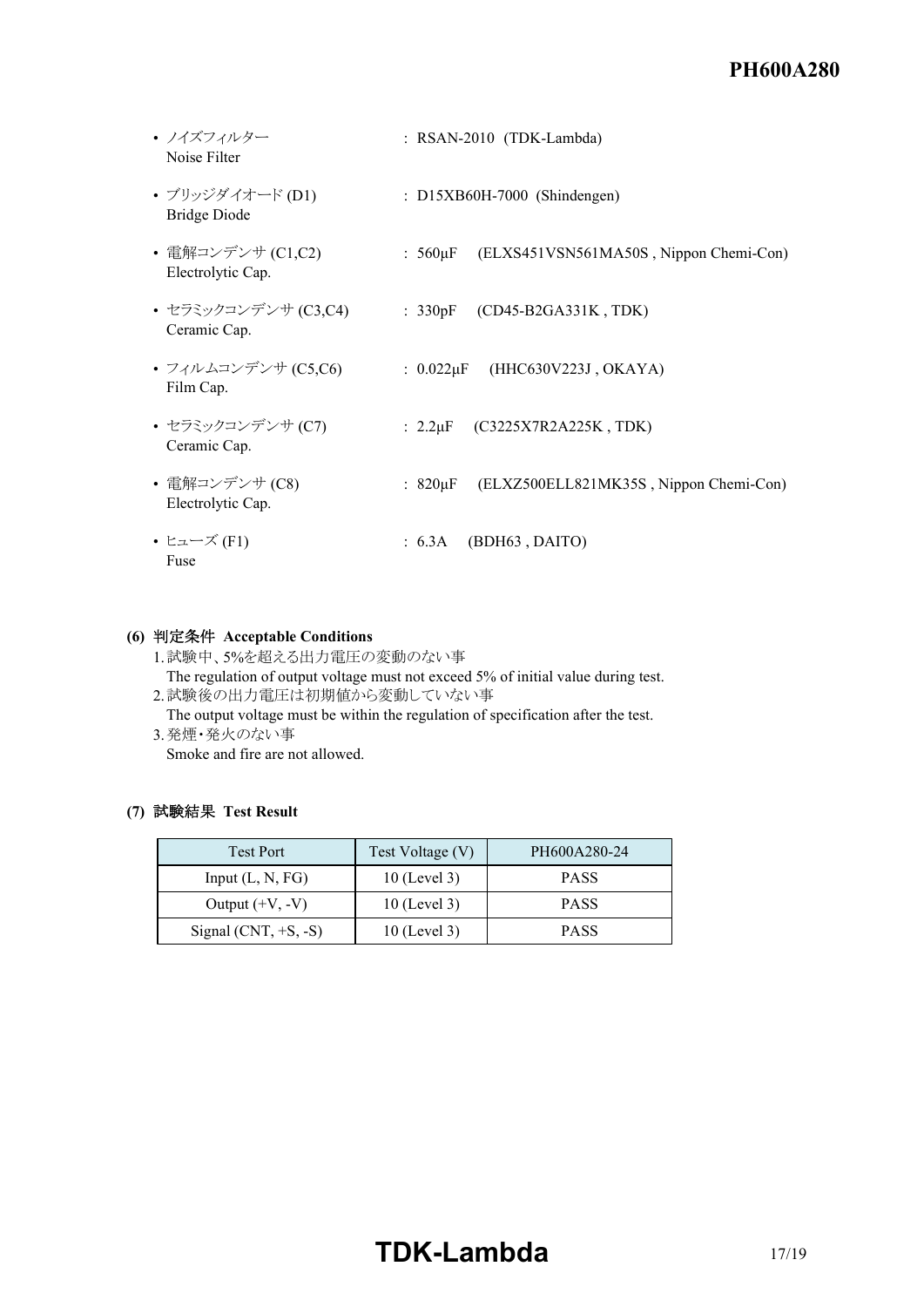# **7.** 電力周波数磁界イミュニティ試験

### **Power Frequency Magnetic Field Immunity Test (IEC61000-4-8)**

**MODEL : PH600A280**

### **(1)** 使用計測器 **Equipment Used**

ACパワーソース : AA2000XG (TAKASAGO) AC Power Source ヘルムホルツコイル : HHS5215 (Spulen) Helmholts Coil

**(2)** 供試品台数 **The Number of D.U.T. (Device Under Test)** PH600A280-24 : 1台 (unit)

### **(3)** 試験条件 **Test Conditions**

| • 入力電圧                        | : 280VDC                              | • 出力電圧             | :定格          |
|-------------------------------|---------------------------------------|--------------------|--------------|
| Input Voltage                 |                                       | Output Voltage     | Rated        |
| • 出力電流                        | $: 0\%$ , 100%                        | • 印加磁界周波数          | : 50Hz, 60Hz |
| Output Current                |                                       | Magnetic Frequency |              |
| • ベースプレート温度                   | $: 25^{\circ}$ C                      | • 印加方向             | :X, Y, Z     |
| <b>Base-Plate Temperature</b> |                                       | Direction          |              |
| • 試験時間                        | : 10秒以上(各方向)                          |                    |              |
| Test Time                     | More than 10 seconds (each direction) |                    |              |

### **(4)** 試験方法 **Test Method**